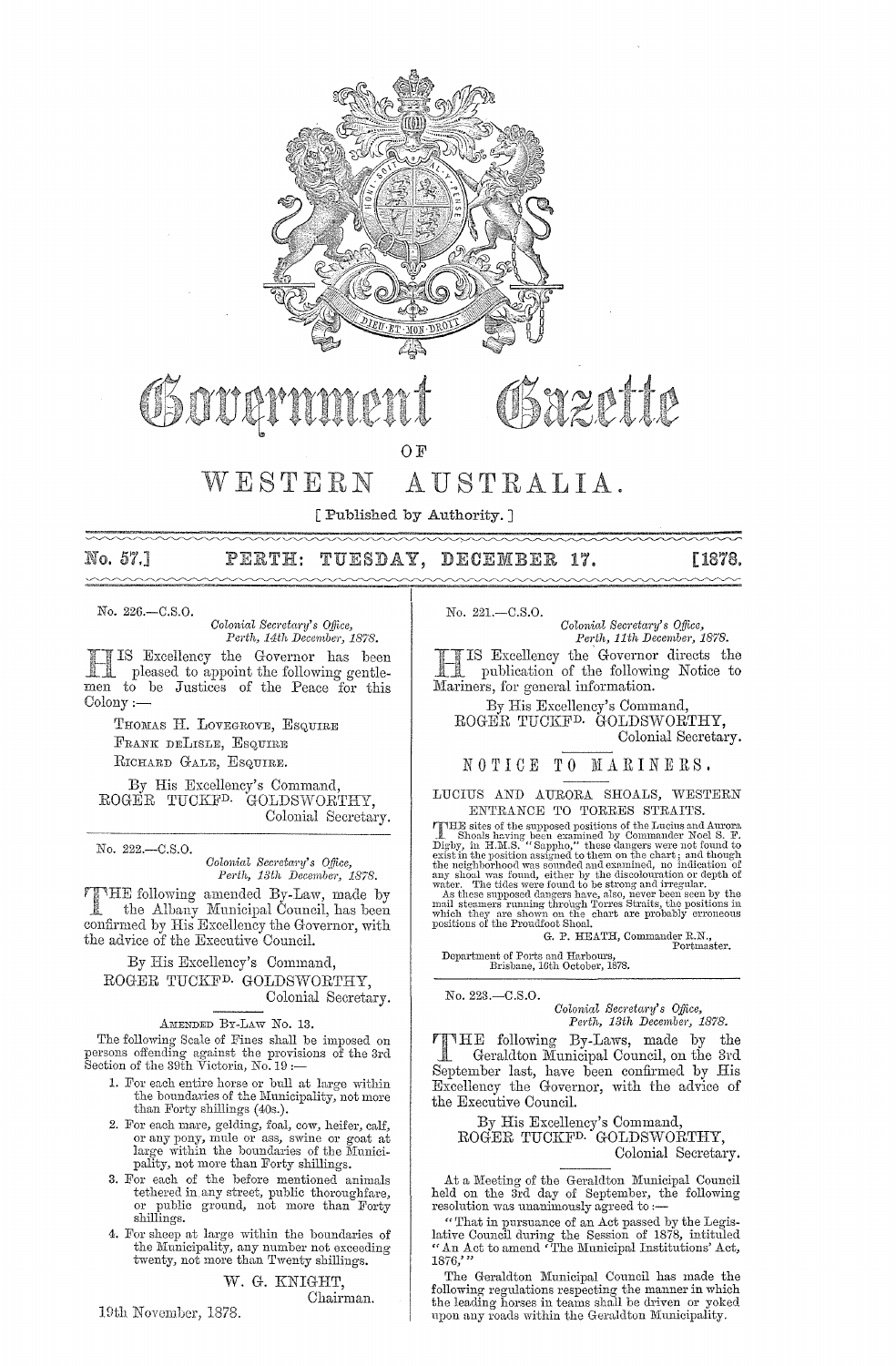The said regulations will come into force on the 1st day of December next:-

- 1st. When the team consists of three horses, then unless two of the said horses are in the shafts, the two leading horses shall be driven abreast or in pairs.
- 2nd. When the team consists of four horses, then unless two of the said horses are in the shafts, two of the leading horses shall be driven in pairs or the three abreast.
- 3rd. When the team consists of five or more horses, then all the leading horses, as far as may be, shall be driven abreast or in pairs. The fine for violating such law not to exceed Five pounds.

G. BASTON,

Chairman.

No. 224.-C.S.O.

## TENDERS ACCEPTED.

*Colonial Sem'eta;'Y's Office, Perth, 13th December, 1878.* 

# JOHN HIGGINS,

To convey a Mail between Vasse and Warren River, (Brockman's), *vid* Lower Blackwood, twice a month, for three years, for £60 per annum.

#### ROBERT CARR,

To convey a Mail once a week, for three years, between York and Youndegin, *vic1* Dangin, Mount Stirling, and Moranupping, for £70 per annum.

#### A. & S. MORTIMER,

To convey a Mail from Gingin to Yatheroo, and *vice versa*, once every four weeks, for three years, for £20 per annum.

## WILLIAM TURTON,

To convey a Mail from Bannister to Wandering, and *vice versa*, three times a month, for three years, for £15 per annum.

#### E. & F. WITTENOOM,

To convey a Mail from Geraldton to-Cheangwa, and *vice versa*, once a month, for £140 per annum.

By His Excellency's Command, ROGER TUCKFD. GOLDSWORTHY, Colonial Secretary.

No. 205 .- C.S.O.

#### *Colonial Sec)'eta1"Y's Office, Pe;'th, 25th Novembe;', 1878.*

IS Excellency the Governor directs it to be notified, for general information, that until further orders the hours of business at the Public Offices will be from 9 a.m. to 4 p.m., except on Saturdays, when they will open as heretofore at 10 a.m. and close at 1 p.m.

By His Excellency's Command, ROGER TUCKFD. GOLDSWORTHY, Colonial Secretary.

#### No. 216.-C.8.0.  ${\it Colonial}$  Secretary's Office, Perth, 4th December, 1878.

 $\tau$ HEREAS the Municipality of Guildford failed, on the day appointed by law in that behalf, to duly elect two Councillors and two Auditors to serve for the year commencing on the first day of December instant; Notice is hereby given, that His Excellency the Governor, in exercise of the powers in him vested, hereby appoints Friday, the Twentieth of December instant, for the holding of such election.

By His Excellency's Command, ROGER TUOKFD. GOIJDSWORTHY, Oolonial Secretary.

No. 217.—C.S.O.<br>Colonial Secretary's Office,<br>Perth, 6th December, 1878.

~J[THEREAS the Municipality of Newcastle failed, on the day appointed by law in that behalf, to duly elect two Auditors to serve for the year commencing on the first day of December instant; Notice is hereby given that His Excellency the Governor, in exercise of the powers in him vested, hereby appoints Friday, the twentieth of December instant, for the holding of such election.

By His Excellency's Command, ROGER TUCKFD. GOLDSWORTHY, Colonial Secretary.

No. 225.-C.S,O.

 $Colonial$  Secretary's Office, Perth, 13th December, 1878.

**TTHE following By-Laws, made by the Newcastle Municipal Council, have been** confirmed by His Excellency the Governor, with the advice of the Executive Council.

By His Excellency's Command, ROGER TUCKFD. GOLDSWORTHY, Colonial Secretary.

## By-Laws, Newcastle Municipality.

1. The Council shall meet at the Mechanics' Hall, on the first Monday evening in every month, at the hour of 7'30 p.m., from April to September, and 8 p.m., from September to April, for the transaction of their ordinary business, and the business of the Council shall be conducted with open doors. A Special Meeting of the Council may be convened at any time by the Chairman, by giving notice to that effect to the Councillors, the Chairman shall convene a Special Meeting within seven days of the receipt of a requisition signed by three Councillors, requiring him to do so. The said notice shall state the business for which such Special Meeting is called, and such business alone shall be discussed at such meeting.

The Council shall commence business so soon after the above mentioned hours as there is a sufficient number of members in attendance to constitute a quorum; but if at the expiration of one-half hour from the above-mentioned hours there is not a quorum present, no business shall be transacted by the Council at that meeting.

3. That if at the expiration of the said onehalf hour of 7.30 p.m. and 8 p.m., the Chairman should not be present, the Council shall, if a quorum be present, proceed to elect a Chairman from the Councillors so present, who shall act as such during the absence of the Chairman of the Council.

At all meetings of the Council, when there is not a quorum present, or when the Council is counted out (which counting out shall take place whenever there shall be less than one-third of the members of the Council present, exclusive of the Chairman or the Councillor chosen to preside in his absence), such circumstance, together with the names of the members present, shall be recorded in the Minute Book.

5. At all meetings of the Council, the minutes of any preceding meeting, not previously confirmed, shall be read as the first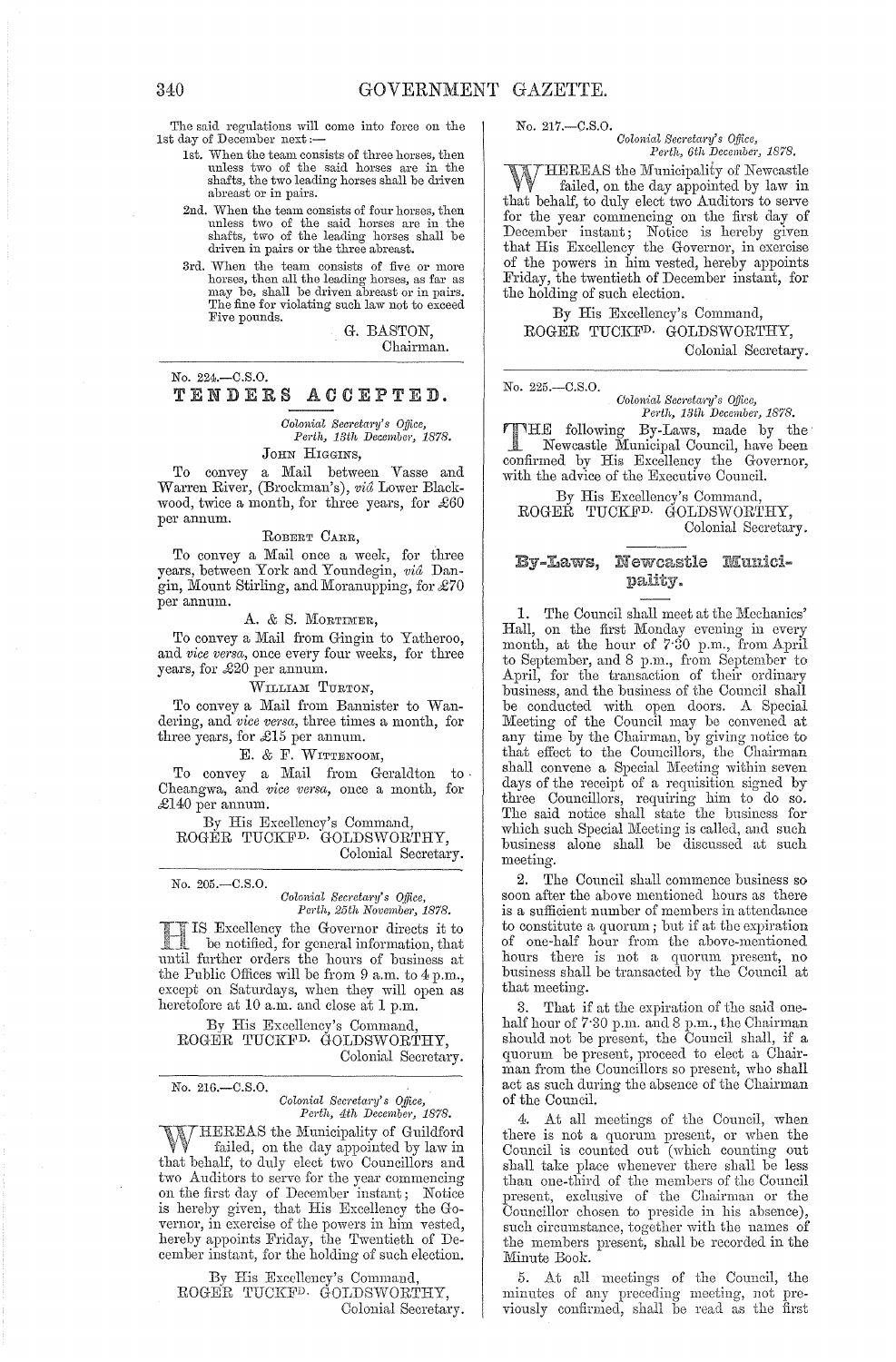business of all meetings of the Council, in order to their confirmation; and no discussion shall be permitted thereupon, except as to their accuracy as a record of their proceedings.

6. Immediately after confirmation of the minutes, the Chairman may make any communication to the Council he may deem advisable, or bring under consideration any business he may think necessary, and then the ordinary business shall be proceeded with.

7. No By-Law shall be finally passed or adopted at the meeting at which it shall have first been proposed, nor until the next ordinary meeting of the Council; and every such By-Law shall, in the interim, remain open for the inspection of any of the Burgesses, at the office of the Council.

The Collector for the time being duly appointed by the Council, shall demand, collect, and receive all rates, assessments, fines, forfeitures, rents, tolls, and other sums due to the Council, and his receipt will be a full and sufficient discharge for any sums paid to him; and all sums so received by the Collector shall be paid by him to the Treasurer of the Council monthly.

9. The Clerk to the Council shall keep all books of the Council, and shaH keep and enter in a proper minute book, minutes of all proceedings of the Council, issue notices of all meetings, and shall prepare for the Council or Chairman thereof, and in due time, the Voters' Lists for the Municipality and for the Wards thereof, and cause them to be affixed as by the said Act required, and shall supply copies thereof as by the said Act required; and shall make up and complete, under the like direction of the Council, the Rate Book; and shall under the like direction prepare the Annual Estimates as by the said Act required. He shall also keep all such books of accounts as are required to be kept by the 124th section of the said Act. He shall also under the direction of the Council prepare the Annual Financial statement or summary; and shall do and perform all such other acts as the Council or Chairman may lawfully require him to do under or by virtue of the said Act; and shall attend the office of the Council during such hours as the Council may determine.

10. The Treasurer shall receive monthly from the Collector all sums stated to be received by him under By-Law 8, and give the Collector a receipt for such monies.

11. The Treasurer shall have the custody of the Common Seal, and of all deeds and records of the Council; but he shall not affix the Common Seal to any Corporate document without the express order of the Council.

12. The Treasurer shall (if required by the Council at any time to do so) give a bond with two sureties, in a sum to be named by the Council, conditioned for the fair and diligent discharge of his duties.

13. The Treasurer shall, out of all the moneys received by him as Treasurer of the Council, pay all accounts duly and lawfully passed by the Council at its ordinary monthly meetings, and shall make all other payments which the Council may lawfully pass and order for payment.

14. That on the appointment of an Examiner of Weights and Measures, under the provisions of "The Municipal Institutions'  $\hat{\mathrm{Act}}$ ," 40 Vict., No. 13, section 55, the Council

shall from time to time notify the same and also the place or places where the Standard Weights and Measures are deposited, by an order in their bands and nnder the Common Seal, and inserted in the *Government Gazette.* 

15. All Butchers' Shops and premises to be inspected, and the shop or premises thoroughly cleansed of all impurities at the close of each and every day by the occupiers of such shops or premises; failing which any snch person will be subject to a penalty not exceeding Forty shillings.

16. Whenever any builder or other person is engaged in building the walls of any building abutting on any footpath in any of the said streets or roadways within the Town, such builder or person shall make and keep clear such street or roadway of all materials or rubbish arising from such building. Any builder, plasterer, or person so building as aforesaid, who shall neglect, fail, or refuse to clear the footway as aforesaid, shall forfeit and pay, upon conviction, a penalty not exceeding Five pounds.

17. When any building materials, rubbish, or other things shall be laid, or any hole or excavation shall be made in any of the streets or footpaths in the Town, the person depositing or causing such materials or other things to be so laid, or the said hole or excavation to be made, shall at his own expense cause a sufficient light to be placed in a proper place upon or near the same, and continue such light every night from sun-set to sun-rise during the time such materials, hole, or excavation shall remain; and in case such person shall refuse or neglect to so light and keep lighted as aforesaid, the person so offending shall for every such offence forfeit and pay, on conviction, any sum not exceeding Five pounds.

IS. Any person lighting any unguarded fire, or burning any straw, wood, or rubbish, within the boundary of the Municipality of Newcastle, between the months of October and March, inclusive, of each year, without having obtained permission from the Council so to do, shall be liable to a penalty not exceeding Five pounds.

19. Any person stacking any hay, straw, or firewood, or other inflammable material, within twelve feet of any house or other such building, and who shall not remove the same within forty-eight hours after notice so to do is given by the Council, shall forfeit and pay a sum not exceeding Five pounds.

20. Any person or persons furiously riding 01' driving through the streets of Newcastle to the danger of travellers or passers by, shall, on conviction for every such offence, forfeit and pay any sum not exceeding Five pounds.

21. No person or persons shall be allowed to lunge or back any young unbroken horse, mare, gelding, pony, mule, or ass, in any street or thoroughfare of the Municipality; any person or persons so offending shall forfeit and pay, upon conviction, any sum not exceeding Five pounds.

22. Any person or persons who shall knowingly or carelessly suffer any horse, mare, gelding, foal, bull, ox, cow, heifer, or calf, or any pony, mule, or ass, swine, sheep, or goat belonging to him or in his apparent ownership, or in his charge, to be tethered, or to depasture, feed, or roam about, whether attended by a keeper or not, in or upon any street, or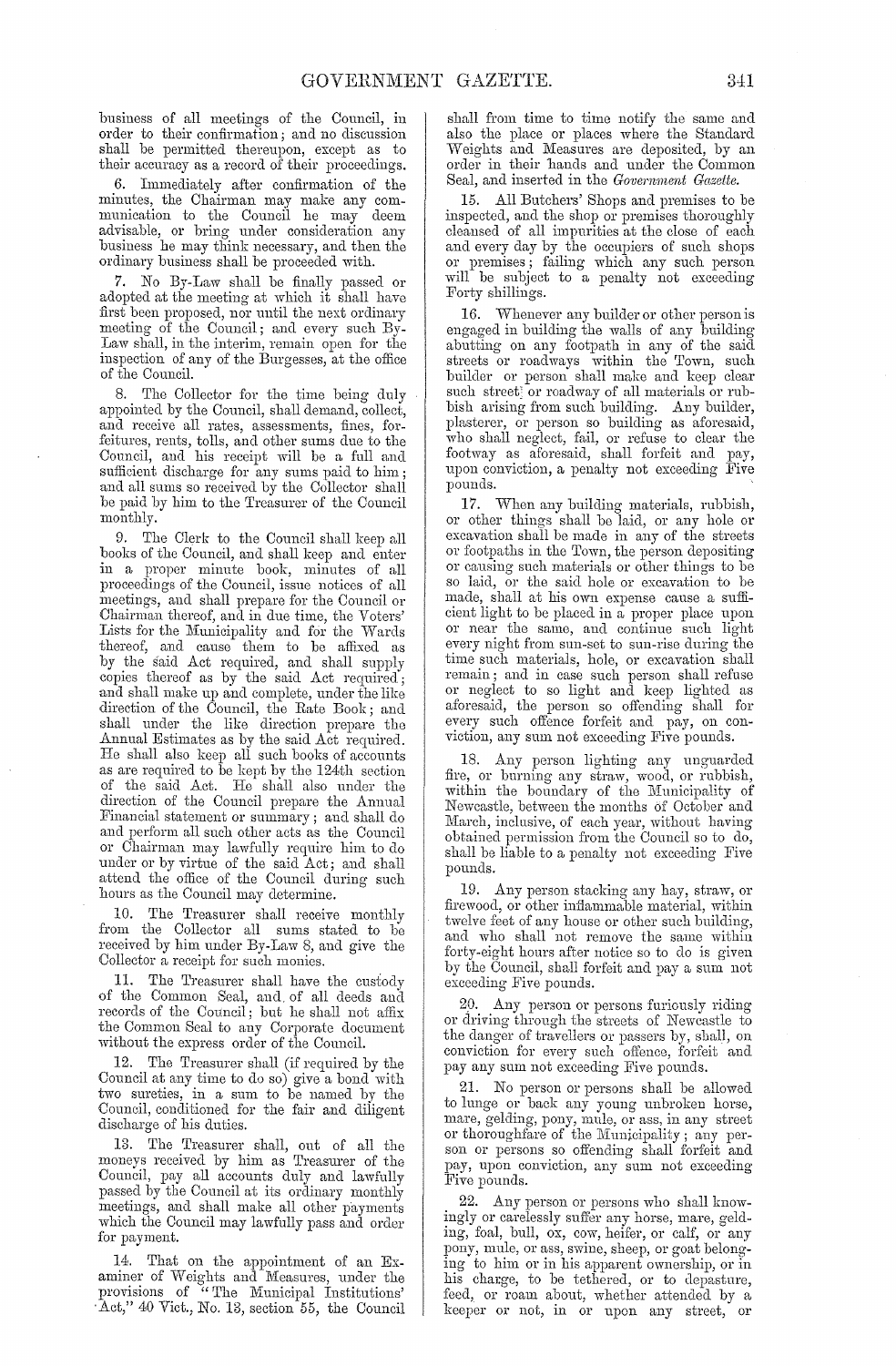thoroughfare, forming a portion of the Municipality, shall, on conviction, forfeit and pay for every such offence, in lieu of the penalty imposed by the 3rd section of the 39 Vict., No. 19, the following fines, agreeably to the provisions of the aforesaid section of the said  $Act. -$ 

|                                                                                |                       | s. d.      |  |
|--------------------------------------------------------------------------------|-----------------------|------------|--|
| For each entire horse or bull at large by<br>$day \ldots \ldots \ldots \ldots$ |                       | $5\quad 0$ |  |
| For each entire horse or bull at large by                                      |                       |            |  |
| night<br>For each pig at large by day $\ldots$                                 |                       | 76<br>26   |  |
| For each pig at large by night<br>$\mathbf{r}$                                 | $\cdots$<br>$\ddotsc$ | 50         |  |
| For every other head of cattle, &c., at                                        |                       |            |  |
| large by day or night                                                          |                       |            |  |

23. The Public Pound for the Town shall be the yards used by the Toodyay Agricultural Society, and the following fees shall and may be charged and taken by the poundkeeper :-

|                                                             | Per diem-    |  |
|-------------------------------------------------------------|--------------|--|
|                                                             | s. d.        |  |
| For every entire horse above twelve                         |              |  |
| months' old                                                 | $1 \quad 0$  |  |
| For every mare, gelding, mule, pony, or                     |              |  |
| foal<br>$\ddotsc$                                           | 06           |  |
| For every bull above 12 months old                          | $\ldots$ 1 0 |  |
| For every cow, $\alpha x$ , steer, or calf<br>$\sim$ $\sim$ | 06           |  |
| For every pig or goat<br>$\sim$ $\sim$ $\sim$               | $1 \quad 0$  |  |
| Sheep at the rate of 1s. 6d. for the first 20, over         |              |  |
| 20 and under 50, 2s. 6d., over 50 and upwards,              |              |  |
| 2s. 6d., and 2s. 6d. for every 100.                         |              |  |
| One poundage fee only chargeable.                           |              |  |

#### **FEES FOR SUSTENANCE.**  Per diem.

|                                                |           |           |          | - 11 - |
|------------------------------------------------|-----------|-----------|----------|--------|
| For every horse, mare, gelding, pony, or       |           |           |          |        |
| head of horned cattle, excepting sucking       |           |           |          |        |
| foals and calves                               |           |           |          | 0      |
| For every pig                                  | $\ddotsc$ | $\ddotsc$ | $\cdots$ | 0      |
| For every goat                                 | $\ddotsc$ |           | $\cdots$ | б      |
| For every sheep                                |           |           | $\cdots$ | - 3    |
| Such rates to be charged each day of 24 hours, |           |           |          |        |
|                                                |           |           |          |        |

Such rates to be charged each day of 24 hours, half rates only to be charged for less than 12 hours, and no charge for less than three hours.

24. It shall not be lawful for any person to keep any kind of living swine within a a distance of fifty feet from any inhabited dwelling house, or within a like distance of fifty feet from any public street or footway of the said town 0f Newcastle. Any person who shall so offend shall forfeit and pay, on conviction, any sum not exceeding Forty shillings for every such offence.

Any person who shall wilfully or negligently break up, cut down, damage, or destroy, or injure any footpath, tree, plant, post, fence, gate, drain, watercourse, culvert, building, or other property belonging to or in charge of the Council, shall forfeit and pay for every such offence any sum not excecding Five pounds.

26. That any person or persons requiring to erect, fit up, or enclose any stall at any fair or annual gathering (held in this district) along or on any part of the main streets of the town of Newcastle, must first obtain the permission of the Chairman of the said Council in writing, and for each and every day the said stall or stalls shall remain erected the holders or occupiers of each and every stall pay to the said Council or their Collector, on demand being made by him, the sum of five shillings; and at the close of such fair, the holders or occupiers shall, as aforesaid, clear away all materials used in the erection of any such stalls or any rubbish that may have accumulated, so that the said streets shall be clear and free from obstruction, as if no such stall or stalls had been erected; and any person offending against this By-Law shall, upon conviction, forfeit and pay any sum not exceeding Forty shillings.

27. Any person wishing to cut firewood or timber on any lands belonging to or in charge of the Council, shall pay a fee of Five shillings per month for one man, and ten shillings per month for two men; and any offender against this By-Law shall, upon conviction, forfeit and pay any sum not exceeding Forty shillings.

28. That the occupier of any premises with. in the said town whereof any chimney fiue shall take fire from having been suffered to become foul, shall forfeit and pay, upon conviction, a penalty not exceeding Two pounds ten shillings; provided, if any defendant shall plead that such chimney flue did not take fire in consequence of being foul, the proof shall lie with such defendant.

Revised at a Special Meeting held on the 25th October, 1878.

> C. S. MONGER, Chairman, N.M.C.

No.20G.-C.S.0.

#### Government Notice.

*Colonial Secretary's Office,*  Perth, 25th November, 1878.

Excellency the Governor has been pleased to approve of the establishment a Mail Service conducted by the Police Department, for the purpose of conveying Mails between Perth and Albany, under the following regulations, which will be subject to such modifications as experience may show to be necessary.

There will be a Mail twice in each month, each way, between Perth and Albany; the date and hour of departure from either town being fixed by the Postmaster General.

The Mail will be conveyed in a Mail Van with four horses, the Van having accommodation for three adult Passengers.

The distance between Perth and Albany will be divided into eight Stages, corresponding, as far as possible, with the Police Stations on the Albany Road. A fresh team of horses being provided at each Stage.

The Mail Van will be driven at an average rate of five miles an hour, including stoppages, which will be a quarter of an hour midway between each Stage, and one hour at the Bannister, at the 131-Mile, and at the Gordon River Stations; the whole journey being performed in 58 hours. When there are no Passengers there will be no delay at the 131- Mile Station.

The Police Constables in charge at the different Stations will have the immediate control of, and be responsible for, the Native Assistants and the mail horses at their Stations. They will see that the Natives attend to their duty, and that the horses are at all times ready when required for service.

The through Fare between Perth and Albany will be Four pounds  $(*4)$ . Children under ten years, half price. Fares between intermediate Stages, Ten shillings per Stage or portion of a Stage.

Passengers may secure their seats by booking at the General Post Office, or at the Post Office, Albany, two clear days before the departure of the Mail, of which due notice will be published; preference will be given to through passengers, or those going the longest distanees.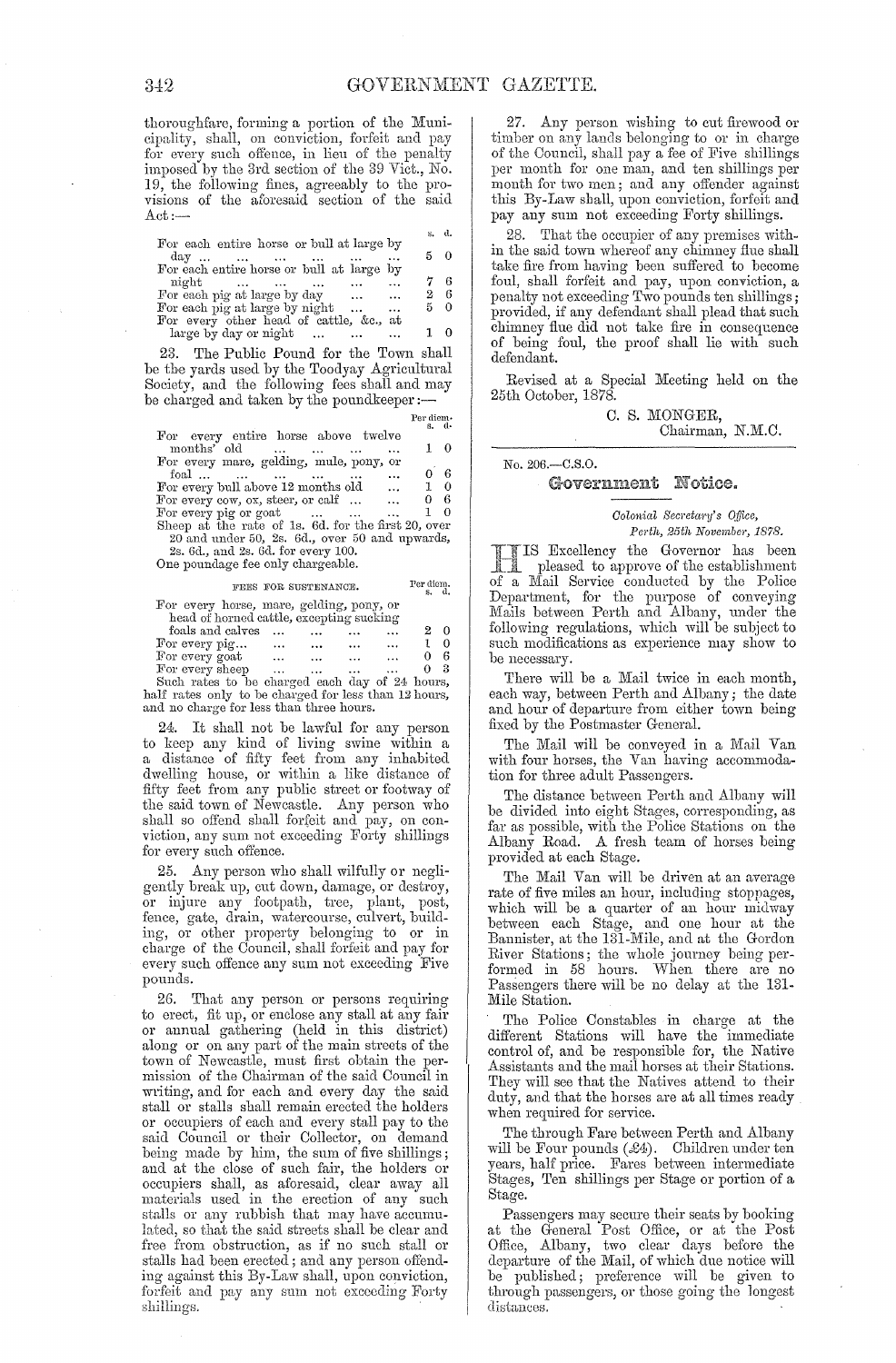Each adult passenger will be allowed as personal luggage one trunk or portmanteau, not exceeding 70lbs. in weight. A small quantity of extra luggage, if accommodation can be provided for it, will be taken at a charge of twopence per  $th$ .

A limited number of parcels, not exceeding seven pounds in weight each, will be carried at the rate of sixpence per lb., for any distance.

Passengers' luggage and parcels must be at the General Post Office, and Post Office, Albany, half an hour before the departure of the Mail.

By His Excellency's Command, ROGER TUCKFD. GOLDSWORTHY, Colonial Secretary.

## TENDERS ACCEPTED.

*Department of Public Works, Perth, 12th December, 1878.* 

SLOAN, WM.,

To perform various repairs and alterations at Perth Poor House, for £150.

LENNON, W. P.,

To perform certain additions to the Albany Gaol, for the sum of £115.

> JAS. H. THOMAS, Director of Public Works.

#### Post Office Savings' Bank.

*General Post Office, Perth, 5th December, 1R78.* 

DEPOSITORS in the Post Office Savings'<br>Bank are requested to forward their Books to this office at the end of the current month, in order that the entries therein may be compared with the Ledgers, and that the interest due to Depositors may be entered in their books.

A. HELMICH, Postmaster-General, and General Superintendent of Telegraphs.

#### DEPARTMENT OF LAND TITLES.

#### Transfer of Land Act, 1874.  $\frac{9.9}{1.8.7}$

**TAKE NOTICE** that Frederick Davis of Adelaide<br>in the province of South Australia gentleman by<br>Elias Solomon of Fremantle merchant his attorney duly therefor authorised has made application to be certificated as the owner of an estate in fee simple in possession in the following parcels of land situate in the Sussex district viz :—

#### Locations 60 and 61

as the same are described in the maps and books of the Survey Office and are of record therein.

The locations are 40 acre blocks and adjoin one another.

Location 60 was granted to John M'Gibbon and<br>Henry Yelverton in 1858 and Location 61 to Charles Alexander Manning in the same year.

AND FURTHER TAKE NOTICE that all other persons claiming to have any estate right title or interest in the above lands or in either of them are hereby required to lodge with the Registrar of Titles on or before the 31st day of December 1878, a *caveat* forbidding the same to be brought under the Act.

#### J. C. H. JAMES.

Commissioner of Land Titles.

9th Dec. 1878.

#### $\frac{100}{1878}$ Transfer of Land Act, 1874.

I AKE NOTICE that Barrington Clarke Wood and Abraham Moses (otherwise Moïse) Josephson both of Fremantle merchants have made application to be certificated as the owners of an estate in fee simple in possession as tenants in common in the following parcel of land situate in the City of Perth viz:-

#### Building *Lot No.* 43 Y

as the same is described in the maps and books of the Survey Office and is of record therein.

The allotment fronts upon Francis Street Lake Street and James Street.

AND FURTHER TAKE NOTICE that all other persons claiming to have any estate right title or interest in the above land are hereby required to lodge with the Registrar of Titles on or before the 7th day of January next a *cav* 

J. C. H. JAMES,

Commissioner of Land Titles.

12th Dec. 1878.

## WESTERN AUSTRALIA.

Ueteorological Observations for the week ending 14th December, 1878.

WIND Registered by Mr. Forsyth, Harbor Master, at Arthur's Head, Fremantle; altitude above the sea<br>55 feet, in Latitude 32° 02' *14"* S., Longitude 115° 45' 12" E.

The other instruments registered are placed in the grounds adjoining the Survey Office, Perth; altitude above the sea 47 feet, in Latitude 31° 57' 25" S., Longitude 115° 52' 02" E.

MALCOLM FRASER, Surveyor General.

| Week<br>ending.                                                               | BAROMETER:<br>Mean Reading<br>corrected, and re-<br>duced to sea level.<br>and 32 deg. Fah. |               | THERMOMETERS IN SHADE. |               |               |        | RADIATION<br>THERMO-<br>METERS. |             | WIND.                                  |                               | <b>DEGREE</b>             |                              | Mean<br>ait.                         | EVAPOR- |
|-------------------------------------------------------------------------------|---------------------------------------------------------------------------------------------|---------------|------------------------|---------------|---------------|--------|---------------------------------|-------------|----------------------------------------|-------------------------------|---------------------------|------------------------------|--------------------------------------|---------|
|                                                                               |                                                                                             |               | Dry.                   |               | Wet.          |        | RAIN:<br>Amount<br>in           | Horizontal  |                                        | OF<br>HUMIDITY.<br>Saturation | CLOUD:<br>Mean<br>amount. | $\cdots$<br>CNE <sub>1</sub> | ATION:<br>$_{\rm \bf A mount}$<br>in |         |
|                                                                               |                                                                                             | Maxi-<br>mum. | Mini-<br>mum.          | Maxi-<br>mum. | Mini-<br>mum. | Solar. | Terres-<br>trial.               | inches.     | velocity in<br>miles, per<br>24 hours. | General<br>direction.         | $=100$ : mean<br>amount.  |                              | Ň<br>$\circ$                         | inches. |
| 14 <sub>th</sub>                                                              | 29.904                                                                                      | 87.8          | 60.6                   | 77.4          | $58 - 4$      | 144.8  | 54.7                            | $\mathbf 0$ | 619.7                                  | S.W.                          | 79                        | 1.7                          | 5.8                                  | 1.92    |
| Highest reading of Barometer 30.058 9th<br>29.76812th<br>do.<br>do.<br>Lowest |                                                                                             |               |                        |               |               |        |                                 |             | Thermometers in shade.                 | Maximum<br>Minimum            | Dry                       | $109.5$ 11th<br>$55$ $9th$   |                                      |         |

The Observations are taken at 10 a.m., (excepting Barometer, which is registered at 12 a.m.)

M. A. C. FRASER, Observer.